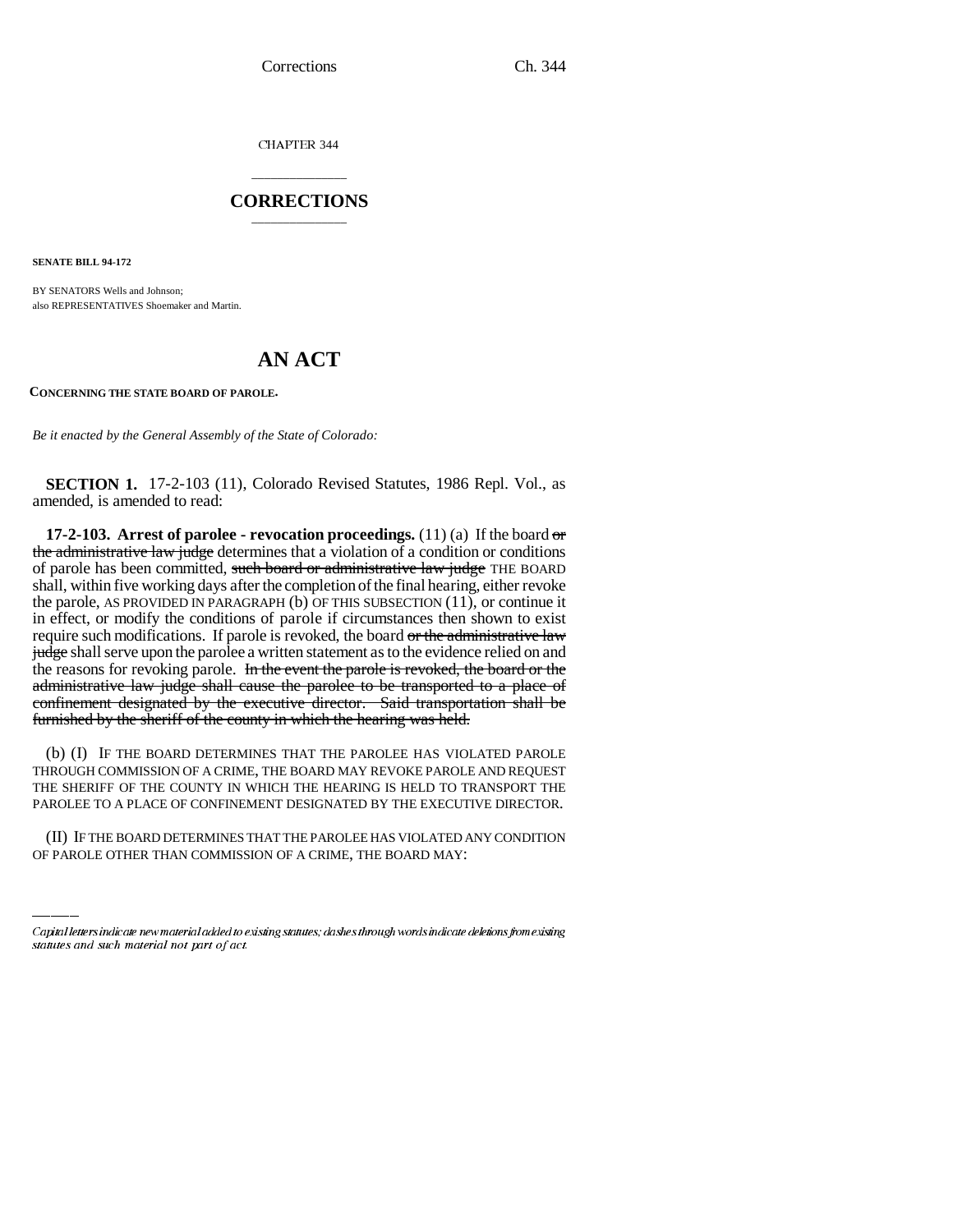### Ch. 344 Corrections

(A) REVOKE PAROLE AND REQUEST THE SHERIFF OF THE COUNTY IN WHICH THE HEARING IS HELD TO TRANSPORT THE PAROLEE TO A PLACE OF CONFINEMENT DESIGNATED BY THE EXECUTIVE DIRECTOR; OR

(B) REVOKE PAROLE FOR A PERIOD NOT TO EXCEED ONE HUNDRED EIGHTY DAYS AND REQUEST THE SHERIFF OF THE COUNTY IN WHICH THE HEARING IS HELD TO TRANSPORT THE PAROLEE TO A COMMUNITY CORRECTIONS FACILITY PURSUANT TO SECTION 17-27-105 (3), A PLACE OF CONFINEMENT WITHIN THE DEPARTMENT OF CORRECTIONS, OR ANY PRIVATE FACILITY THAT IS UNDER CONTRACT TO THE DEPARTMENT OF CORRECTIONS; OR

(C) REVOKE PAROLE FOR A PERIOD NOT TO EXCEED NINETY DAYS AND REQUEST THE SHERIFF OF THE COUNTY IN WHICH THE HEARING IS HELD TO TRANSPORT THE PAROLEE TO THE COUNTY JAIL OF SUCH COUNTY OR TO ANY PRIVATE FACILITY THAT IS UNDER CONTRACT TO THE DEPARTMENT OF CORRECTIONS.

**SECTION 2.** 17-27-105 (3) (a), Colorado Revised Statutes, 1986 Repl. Vol., as amended, is amended to read:

**17-27-105. Authority to place offenders in community corrections programs.** (3) (a) The state board of parole may refer any parolee for placement in a community corrections program. Such placement, if approved by the community corrections board pursuant to section 17-27-103 and the community corrections program pursuant to section 17-27-104, may be made a condition of release on parole or as a modification of the conditions of an offender's parole after release OR UPON TEMPORARY REVOCATION OF PAROLE PURSUANT TO SECTION 17-2-103 (11).

**SECTION 3.** 17-2-201 (1) (b), Colorado Revised Statutes, 1986 Repl. Vol., as amended, is amended to read:

**17-2-201. State board of parole.** (1) (b) The parole board in existence prior to July 1, 1987, is abolished on July 1, 1987. The governor shall appoint a new parole board pursuant to this section, two members of which shall be appointed for terms of three years, two members of which shall be appointed for terms of two years, and one member of which shall be appointed for a term of one year. Thereafter, members shall be appointed for terms of three years. If a member is appointed during a period of time in which the general assembly is not in session, that member shall serve on a temporary basis until the general assembly next convenes. No member shall serve more than two THREE consecutive full three-year terms after the initial term. All board members may succeed themselves. ANY PERSON WHO IS APPOINTED TO FILL A VACANCY ON THE BOARD AND WHO SERVES AT LEAST ONE-HALF OF THE TERM OF OFFICE SHALL BE CONSIDERED TO HAVE SERVED A FULL TERM IN THE OFFICE FOR PURPOSES OF THIS SECTION.

**SECTION 4.** 17-2-201 (3) (c), Colorado Revised Statutes, 1986 Repl. Vol., as amended, is amended to read:

**17-2-201. State board of parole.** (3) The chairperson, in addition to other provisions of law, has the following powers and duties:

(c) To contract with attorneys to serve as administrative law judges TO APPOINT AN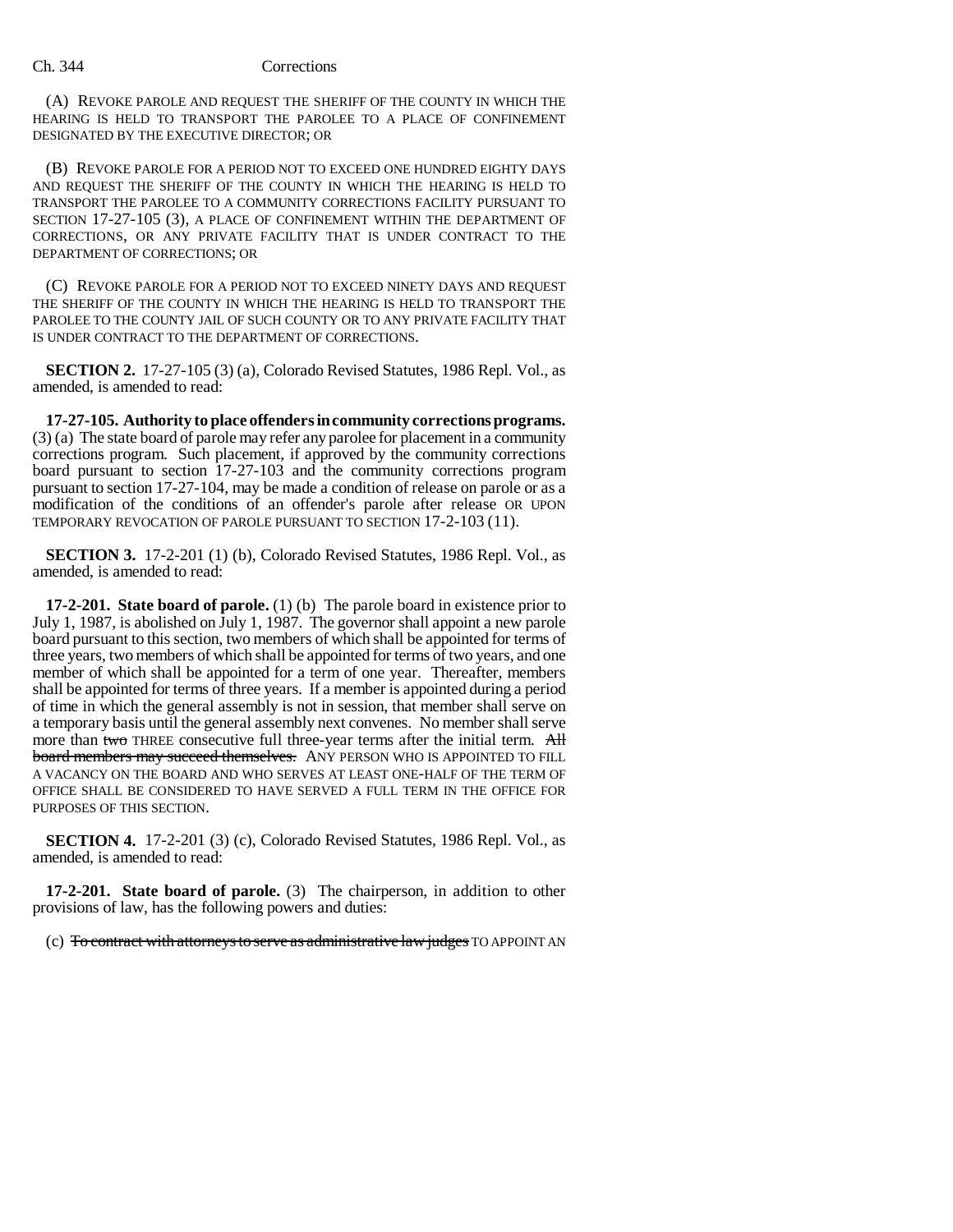ADMINISTRATIVE LAW JUDGE PURSUANT TO THE PROVISIONS OF SECTION 24-30-1003, C.R.S., to conduct parole revocation hearings pursuant to the rules and regulations promulgated pursuant to this subsection (3). ANY REFERENCES TO THE BOARD REGARDING PAROLE REVOCATION HEARINGS OR REVOCATION OF PAROLE SHALL INCLUDE AN ADMINISTRATIVE LAW JUDGE APPOINTED PURSUANT TO THIS PARAGRAPH (c).

**SECTION 5.** 17-2-201 (4) (a), (7), (8), and (9) (b), Colorado Revised Statutes, 1986 Repl. Vol., as amended, are amended to read:

**17-2-201. State board of parole.** (4) The board has the following powers and duties:

(a) To meet as often as necessary every month to consider all applications for parole. The board may parole any person who is sentenced or committed to a correctional facility when such person has served his OR HER minimum sentence, less time allowed for good behavior, and there is a strong and reasonable probability that the person will not thereafter violate the law and that his release OF SUCH PERSON from institutional custody is compatible with the welfare of society. If THE BOARD REFUSES an application for parole, is refused by the board, the board shall reconsider the granting of parole to such person within one year thereafter, or earlier if the board so chooses, and shall continue to reconsider the granting of parole each year thereafter until such person is granted parole or until he SUCH PERSON is discharged pursuant to law; EXCEPT THAT, IF THE PERSON APPLYING FOR PAROLE WAS CONVICTED OF A CLASS 1 OR CLASS 2 CRIME OF VIOLENCE, AS DEFINED IN SECTION 16-11-309, C.R.S., ANY CLASS 3 SEXUAL OFFENSE DESCRIBED IN PART 4 OF ARTICLE 3 OF TITLE 18, C.R.S., A HABITUAL CRIMINAL OFFENSE AS DEFINED IN SECTION 16-13-101 (2.5), C.R.S., OR OF ANY OFFENSE SUBJECT TO THE REQUIREMENTS OF SECTION 16-13-203, C.R.S., THE BOARD NEED ONLY RECONSIDER GRANTING PAROLE TO SUCH PERSON ONCE EVERY THREE YEARS, UNTIL THE BOARD GRANTS SUCH PERSON PAROLE OR UNTIL SUCH PERSON IS DISCHARGED PURSUANT TO LAW.

(7) The board or an administrative law judge designated pursuant to this section has exclusive power to conduct all proceedings involving an application for revocation of parole.

(8) The board has the power, in the performance of official duties, to issue warrants and subpoenas, to compel the attendance of witnesses and the production of books, papers, and other documents pertinent to the subject of its inquiry, to appoint an administrative law judge pursuant to the provisions of section 24-30-1003, C.R.S., and to administer oaths and take the testimony of persons under oath. The issuance of a warrant tolls the expiration of a parolee's parole.

(9) (b) When a recommendation has been made before the board for revocation or modification of a parole, the final disposition of such application shall be reduced to writing. The parolee shall be advised by the board or administrative law judge of the final decision at the conclusion of the hearing or in no event more than five working days following said hearing. A copy of the final order of the board shall be delivered to the parolee within ten working days after the completion of the hearing.

**SECTION 6.** 17-22.5-303 (6), Colorado Revised Statutes, 1986 Repl. Vol., as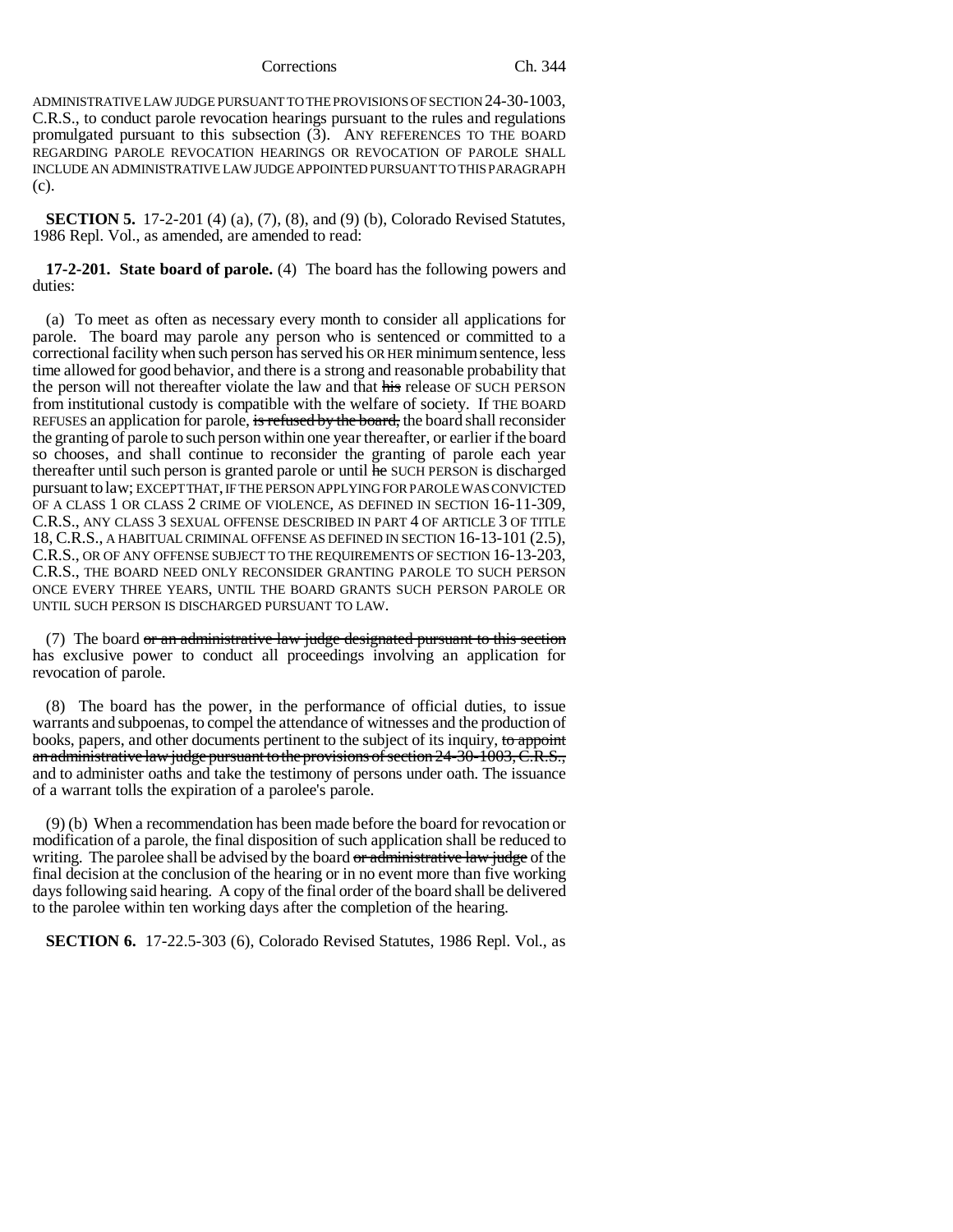amended, is amended to read:

**17-22.5-303. Parole.** (6) Any person sentenced for a class 2, class 3, class 4, class 5, or class 6 felony committed on or after July 1, 1985, shall be eligible for parole after he SUCH PERSON has served the sentence imposed less any time authorized for good time earned pursuant to section 17-22.5-301 and for earned time pursuant to section 17-22.5-302. Upon an application for parole, the state board of parole, working in conjunction with the department and using the guidelines established pursuant to section 17-22.5-404, shall determine whether or not to grant parole and, if granted, the length of the period of parole, which may be for a period of up to five years. If an application for parole is refused by the state board of parole, the state board shall reconsider within one year thereafter the granting of parole to such person and shall continue the reconsideration each year thereafter until such person is granted parole or until he SUCH PERSON is discharged pursuant to law; EXCEPT THAT, IF THE PERSON APPLYING FOR PAROLE WAS CONVICTED OF A CLASS 1 OR CLASS 2 CRIME OF VIOLENCE, AS DEFINED IN SECTION 16-11-309, C.R.S., ANY CLASS 3 SEXUAL OFFENSE DESCRIBED IN PART 4 OF ARTICLE 3 OF TITLE 18, C.R.S., A HABITUAL CRIMINAL OFFENSE AS DEFINED IN SECTION 16-13-101 (2.5),C.R.S., OR OF ANY OFFENSE SUBJECT TO THE REQUIREMENTS OF SECTION 16-13-203, C.R.S., THE BOARD NEED ONLY RECONSIDER GRANTING PAROLE TO SUCH PERSON ONCE EVERY THREE YEARS, UNTIL THE BOARD GRANTS SUCH PERSON PAROLE OR UNTIL SUCH PERSON IS DISCHARGED PURSUANT TO LAW.

**SECTION 7.** 17-22.5-403 (5) and (7), Colorado Revised Statutes, 1986 Repl. Vol., as amended, are amended to read:

**17-22.5-403. Parole eligibility.** (5) For any offender who is incarcerated for an offense committed prior to July 1, 1993, upon application for parole, the state board of parole, working in conjunction with the department and using the guidelines established pursuant to section 17-22.5-404, shall determine whether or not to grant parole and, if granted, the length of the period of parole. The state board of parole may set the length of the period of parole for any time period up to the date of final discharge as determined in accordance with section 17-22.5-402. If an application for parole is refused by the state board of parole, the state board of parole shall reconsider within one year thereafter whether such inmate should be granted parole. The state board of parole shall continue such reconsideration each year thereafter until such inmate is granted parole or until such inmate is discharged pursuant to law; EXCEPT THAT, IF THE INMATE APPLYING FOR PAROLE WAS CONVICTED OF A CLASS 1 OR CLASS 2 CRIME OF VIOLENCE, AS DEFINED IN SECTION 16-11-309, C.R.S., ANY CLASS 3 SEXUAL OFFENSE DESCRIBED IN PART 4 OF ARTICLE 3 OF TITLE 18, C.R.S., A HABITUAL CRIMINAL OFFENSE AS DEFINED IN SECTION 16-13-101 (2.5), C.R.S., OR OF ANY OFFENSE SUBJECT TO THE REQUIREMENTS OF SECTION 16-13-203, C.R.S., THE BOARD NEED ONLY RECONSIDER GRANTING PAROLE TO SUCH INMATE ONCE EVERY THREE YEARS, UNTIL THE BOARD GRANTS SUCH INMATE PAROLE OR UNTIL SUCH INMATE IS DISCHARGED PURSUANT TO LAW.

(7) For any offender who is incarcerated for an offense committed on or after July 1, 1993, upon application for parole, the state board of parole, working in conjunction with the department and using the guidelines established pursuant to section 17-22.5-404, shall determine whether or not to grant parole. The state board of parole, if it determines that placing an offender on parole is appropriate, shall set the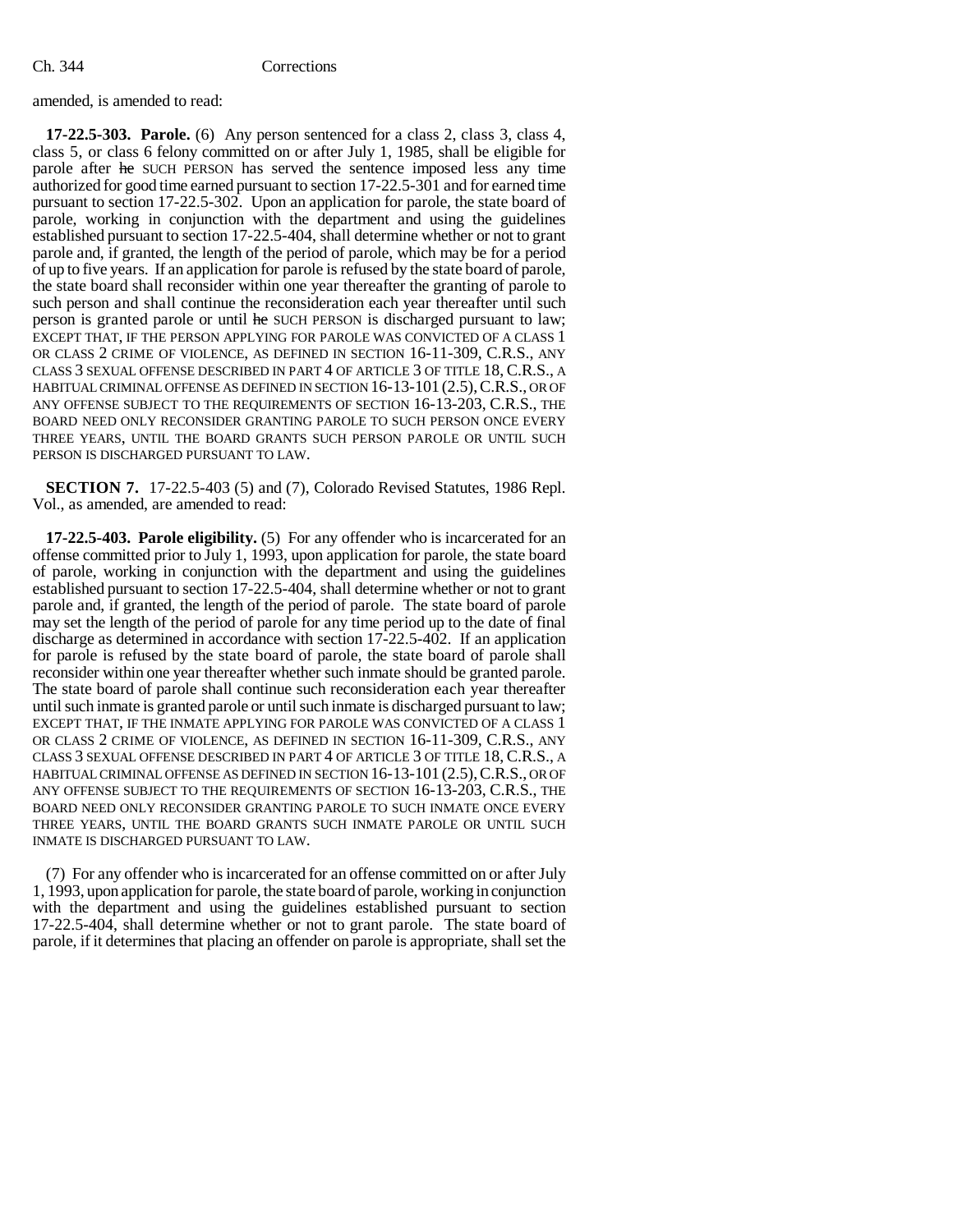length of the period of parole at the mandatory period of parole established in section 18-1-105 (1) (a) (V), C.R.S. If an application for parole is refused by the state board of parole, the state board of parole shall reconsider within one year thereafter whether such inmate should be granted parole. The state board of parole shall continue such reconsideration each year thereafter until such inmate is granted parole or until such inmate is discharged pursuant to law; EXCEPT THAT, IF THE INMATE APPLYING FOR PAROLE WAS CONVICTED OF A CLASS 1 OR CLASS 2 CRIME OF VIOLENCE, AS DEFINED IN SECTION 16-11-309, C.R.S., ANY CLASS 3 SEXUAL OFFENSE DESCRIBED IN PART 4 OF ARTICLE 3 OF TITLE 18, C.R.S., A HABITUAL CRIMINAL OFFENSE AS DEFINED IN SECTION 16-13-101 (2.5), C.R.S., OR OF ANY OFFENSE SUBJECT TO THE REQUIREMENTS OF SECTION 16-13-203,C.R.S., THE BOARD NEED ONLY RECONSIDER GRANTING PAROLE TO SUCH INMATE ONCE EVERY THREE YEARS, UNTIL THE BOARD GRANTS SUCH INMATE PAROLE OR UNTIL SUCH INMATE IS DISCHARGED PURSUANT TO LAW.

**SECTION 8.** 17-2-201 (9) (a) (I), Colorado Revised Statutes, 1986 Repl. Vol., is amended to read:

**17-2-201. State board of parole.** (9) (a) (I) Whenever an application for parole is made INMATE INITIALLY APPLIES FOR PAROLE, the board shall conduct an interview with the inmate. At such interview at least one member of the board shall be present. Any final action on an application shall not be required to be made in the presence of the inmate or parolee, and any such action shall require the concurrence of at least two members of the board. When the two members do not concur, a third member shall review the record and, if deemed necessary, interview the applicant and cast the deciding vote. ANY SUBSEQUENT APPLICATION FOR PAROLE SHALL BE CONSIDERED BY THE BOARD IN ACCORDANCE WITH THE PROVISIONS OF SECTION 17-2-201 (4) (a).

**SECTION 9.** 17-10-102 (3), Colorado Revised Statutes, 1986 Repl. Vol., as amended, is amended to read:

**17-10-102. Definitions.** (3) "Inmate" means a person confined to a correctional facility OR PLACED ON PAROLE BY THE STATE BOARD OF PAROLE as the result of conviction of a crime, an offender sentenced to a home detention program, or a person placed on probation by the sentencing court.

**SECTION 10.** 17-22.5-106, Colorado Revised Statutes, 1986 Repl. Vol., is repealed as follows:

**17-22.5-106. Right to attend parole hearings - right to notification of parole hearings.** (1) The victim of any crime or any person requested by the victim to appear on behalf of such victim or a relative of the victim, if the victim has died or is a minor or is incapacitated and unable to appear, has the right to attend all parole proceedings as specified in section 17-2-214.

 $(2)$  Any person has the right to be notified by the state board of parole of any parole proceeding concerning an offender as specified in section 17-2-215.

 $-(3)$  The provisions of subsections  $(1)$  and  $(2)$  of this section shall apply to any parole proceeding held on or after July 1, 1985, irrespective of when the offender was sentenced or incarcerated.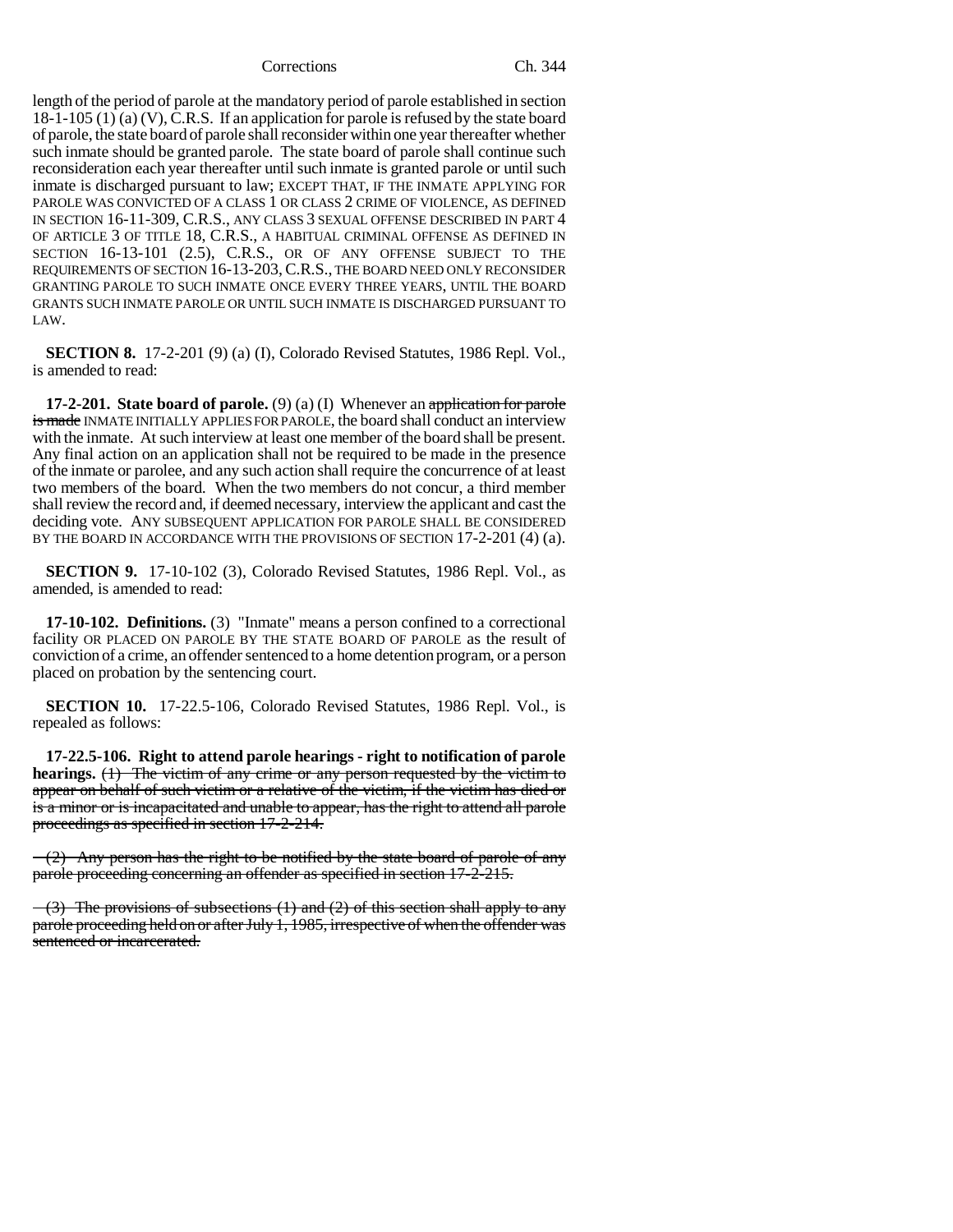**SECTION 11.** 17-2-214 (2), Colorado Revised Statutes, 1986 Repl. Vol., is amended to read:

**17-2-214. Right to attend parole hearings.** (2) (a) In the case of any offenses against the person, as specified in article 3 of title 18, C.R.S., notice of any parole proceeding shall be sent by THE DEPARTMENT OF CORRECTIONS, WORKING IN COOPERATION WITH the board, to any victim of the crime or relative of the victim, if the victim has died, at least sixty days before the hearing. Such notice shall be sent to the last address in the possession of THE DEPARTMENT OF CORRECTIONS OR the board, and the victim of the crime or relative of the victim, if the victim has died, has the duty to keep THE DEPARTMENT OF CORRECTIONS OR the board informed of his or her most current address.

(b) In the case of any offenses other than offenses against the person as specified in article 3 of title 18, C.R.S., notice of any parole proceeding shall be sent by THE DEPARTMENT OF CORRECTIONS, WORKING IN COOPERATION WITH the board, only upon request TO THE DEPARTMENT OF CORRECTIONS OR THE BOARD, to any victim of the crime or relative of a victim, if the victim has died, who makes such a request at least sixty days before the hearing. Such notice shall be sent to the last address in the possession of THE DEPARTMENT OF CORRECTIONS OR the board, and the victim of the crime or relative of the victim, if the victim has died, has the duty to keep THE DEPARTMENT OF CORRECTIONS OR the board informed of his or her most current address.

**SECTION 12.** 17-2-215, Colorado Revised Statutes, 1986 Repl. Vol., is amended to read:

**17-2-215. Notification of parole proceeding.** In addition to the notice required by section 17-2-214 (2), the board DEPARTMENT OF CORRECTIONS shall establish a system of notification under which any person may make a written request to THE DEPARTMENT OF CORRECTIONS OR the board for the notification of any parole proceeding concerning an offender, which notice shall be given by the board DEPARTMENT OF CORRECTIONS, WORKING IN COOPERATION WITH THE BOARD, at least thirty days before the hearing. Such notice shall be sent to the last-known address of the person making a written request for notification in the possession of THE DEPARTMENT OF CORRECTIONS OR the board, and the person making such written request for notification has the duty to keep THE DEPARTMENT OF CORRECTIONS OR the board informed of his or her current address.

**SECTION 13.** 17-2-103 (2) (a), (2) (b), (2) (d), (6) (b), (7), (8), (9), and (11), Colorado Revised Statutes, 1986 Repl. Vol., as amended, are amended to read:

**17-2-103. Arrest of parolee - revocation proceedings.** (2) (a) A board hearing relating to the revocation of parole shall be held, at the discretion of the administrative law judge or of the board, in the courthouse of OR OTHER FACILITY THAT IS ACCEPTABLE TO THE BOARD IN the county in which the alleged violation occurred,  $\overline{m}$  the county of the parolee's confinement, or  $\overline{m}$  the county of the parolee's residence if not confined.

(b) In all hearings relating to revocation of parole, one member of the board  $\theta r$  and administrative law judge appointed by the chairperson of the board shall hear the case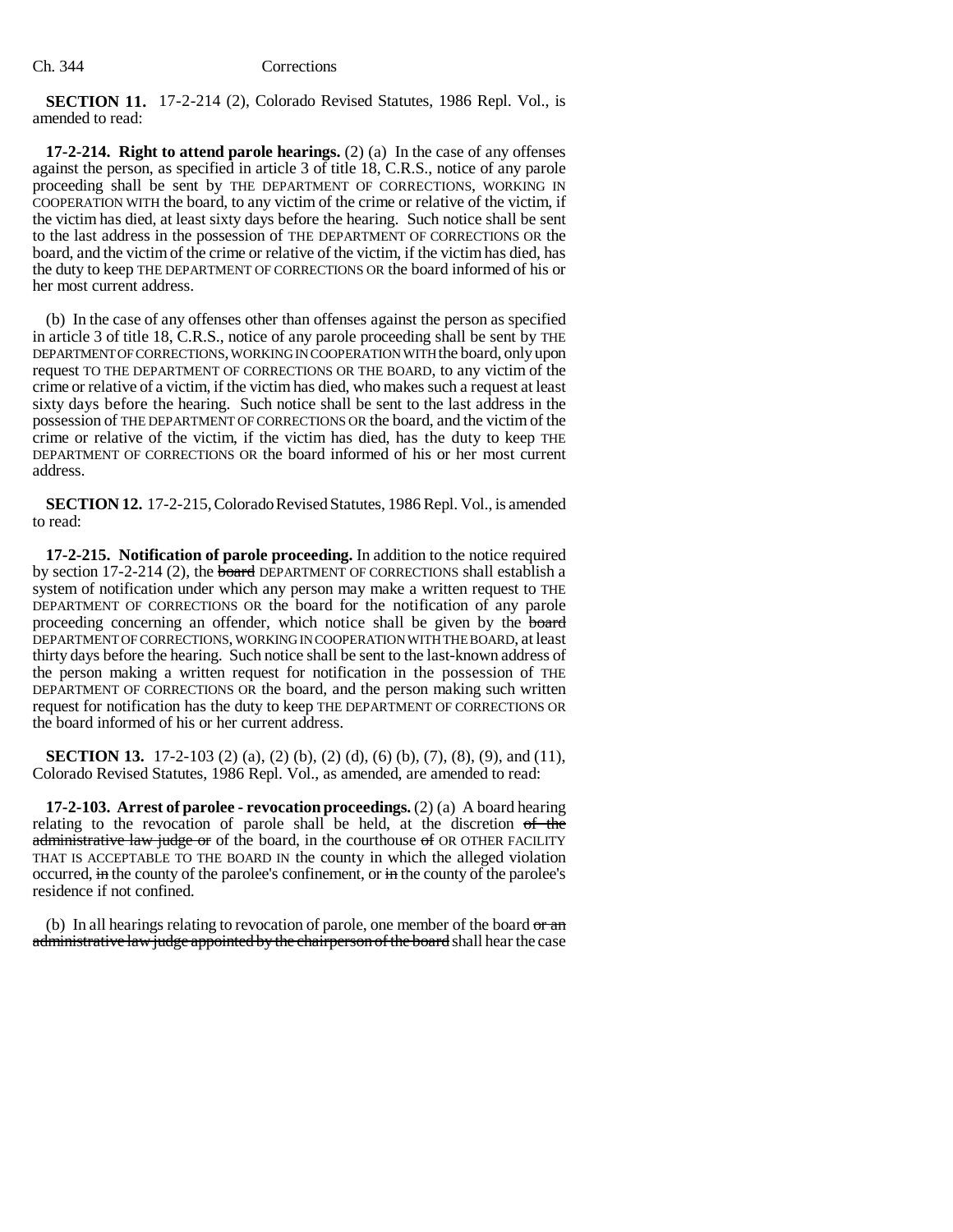to a conclusion, unless the chairperson of the board assigns another board member or administrative law judge due to the illness or unavailability of the first board member. or administrative law judge. The parolee may appeal to two members of the board. Such appeal shall be on the record.

(d) At all hearings before the  $\frac{1}{\text{admissible}}$  and  $\frac{1}{\text{adges}}$  or the board which are held outside of the institution to which the parolee is sentenced, it is the duty of the county sheriff to provide for the safety of all persons present. All counties shall make SUFFICIENT ROOM available TO CONDUCT PAROLE REVOCATION PROCEEDINGS in their respective courthouses sufficient room to conduct parole revocation proceedings OR OTHER FACILITIES THAT ARE ACCEPTABLE TO THE BOARD.

(6) (b) At any time after the filing of a complaint, the director of the division of adult services may cause the revocation proceedings to be dismissed by giving written notification of his THE decision for such dismissal to the administrative law judge or the board, the parole officer, and the parolee. Upon receipt of such notification by the director, the parole officer shall order the release of the parolee pursuant to subsection (5) of this section, and parole shall be restored.

(7) If the parolee is in custody pursuant to subsection (4) of this section, or the parolee was arrested and then released pursuant to paragraph (c) of subsection (5) of this section, the hearing on revocation shall be held within a reasonable time, not to exceed thirty days after the parolee was arrested; except that the board or the administrative law judge may grant a delay when the board or the administrative law judge IT finds good cause to exist therefor. If the parolee was issued a summons, the final hearing shall be held within thirty working days from the date the summons was issued; except that the board or the administrative law judge may grant a delay when the board or the administrative law judge IT finds good cause to exist therefor. The board shall notify the sheriff, the parole officer, and the parolee of the date, time, and place of such hearing. It shall be the responsibility of the sheriff to assure the presence of the parolee being held in custody at the time and place of the hearing and to provide for the safety of all present.

(8) Prior to the appearance of a parolee before the board, or the administrative law judge, he A PAROLEE shall be advised in writing by the director of the division of adult services concerning the nature of the charges which are alleged to justify revocation of his parole and the substance of the evidence sustaining the charges; he THE PAROLEE shall be given a copy of the complaint unless he OR SHE has already received one; he THE PAROLEE shall be informed of the consequences which may follow in the event his parole is revoked; he THE PAROLEE shall then be advised that a full and final hearing will be held before the board or an administrative law judge at which hearing he THE PAROLEE will be required to plead guilty or not guilty to the charges contained in the complaint; and he THE PAROLEE shall be further advised that at the hearing before the board or the administrative law judge he OR SHE may be represented by an attorney and that he OR SHE may testify and present witnesses and documentary evidence in defense of the charges or in mitigation or explanation thereof. The hearing may be continued by the board or the administrative law judge upon a showing of good cause.

(9) (a) In the event of a plea of not guilty, the division of adult services, at the final hearing before the board, or the administrative law judge, shall have the burden of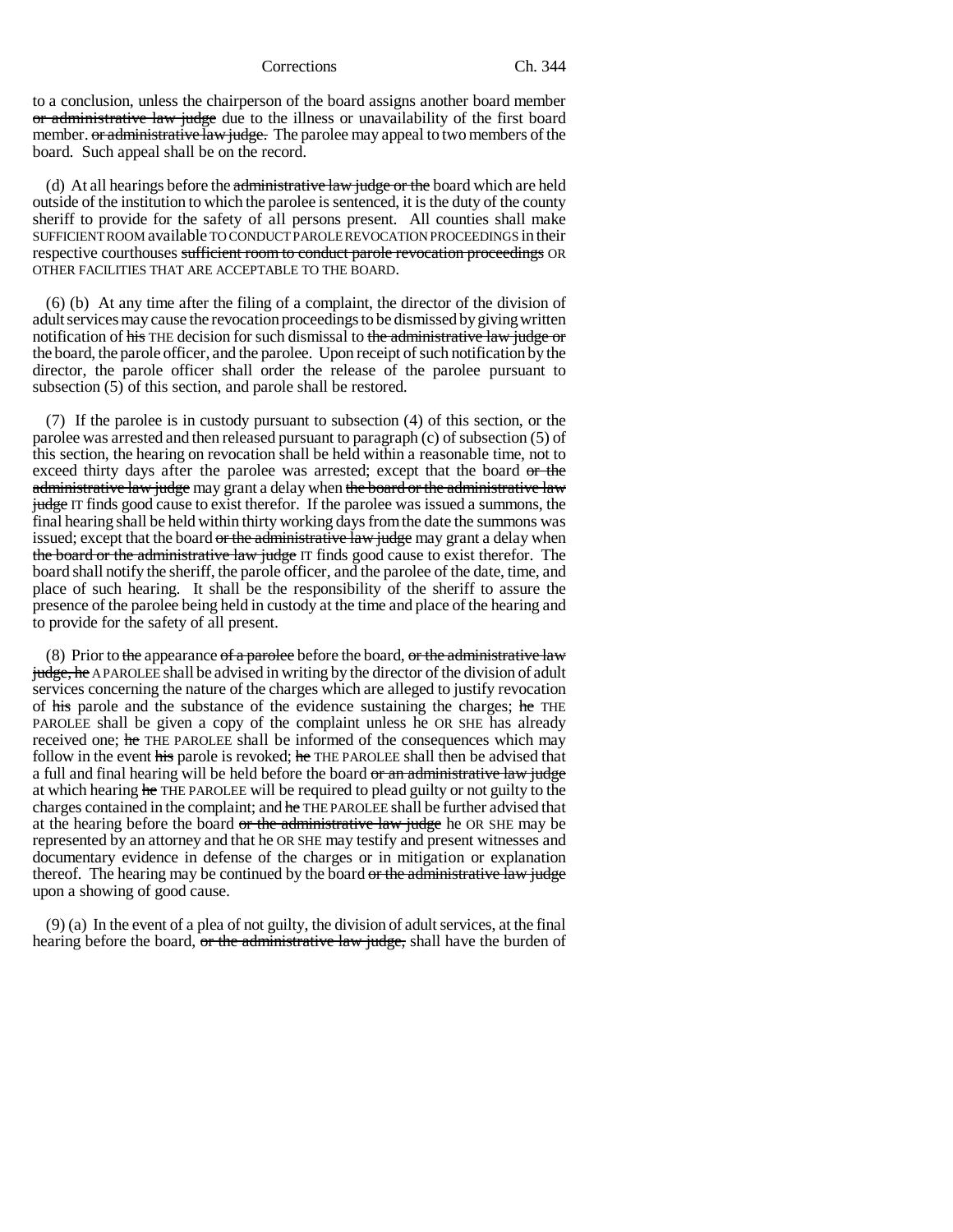### Ch. 344 Corrections

establishing by a preponderance of the evidence the violation of a condition of parole; except that the commission of a criminal offense must be established beyond a reasonable doubt, unless the parolee has been convicted thereof in a criminal proceeding. When it appears that the alleged violation of a condition or conditions of parole consists of an offense with which the parolee is charged in a criminal case then pending, testimony given before the board or the administrative law judge in a parole revocation proceeding shall not be admissible in such criminal proceeding before a court. When, in a parole revocation hearing, the alleged violation of a condition of parole is the parolee's failure to pay court-ordered compensation to appointed counsel, probation fees, court costs, restitution, or reparations, evidence of the failure to pay shall constitute prima facie evidence of a violation. The board or the administrative law judge shall revoke the parole if requested to do so by the parolee. Any evidence having probative value shall be admissible in all proceedings related to a parole violation complaint, regardless of its admissibility under the exclusionary rules of evidence, if the parolee is accorded a fair opportunity to rebut hearsay evidence. The parolee shall have the right to confront and to cross-examine adverse witnesses unless the administrative law judge or the board specifically finds good cause for not allowing confrontation of an informer.

(b) If the parolee has been convicted of a criminal offense while on parole, the board or the administrative law judge shall accept said conviction as conclusive proof of a violation and shall conduct a hearing as to the disposition of the parole only.

(11) If the board  $or$  the administrative law judge determines that a violation of a condition or conditions of parole has been committed, such THE board or administrative law judge shall, within five working days after the completion of the final hearing, either revoke the parole or continue it in effect, or modify the conditions of parole if circumstances then shown to exist require such modifications. If parole is revoked, the board or the administrative law judge shall serve upon the parolee a written statement as to the evidence relied on and the reasons for revoking parole. In the event the parole is revoked, the board or the administrative law judge shall cause the parolee to be transported to a place of confinement designated by the executive director. Said transportation shall be furnished by the sheriff of the county in which the hearing was held.

**SECTION 14.** 17-2-103.5 (1), Colorado Revised Statutes, 1986 Repl. Vol., as amended, is amended to read:

**17-2-103.5. Revocation proceedings - parolee arrested for certain offenses.** (1) Notwithstanding any provision of section 17-2-103, a parole officer shall file a complaint seeking revocation of the parole of any parolee who is found in possession of a deadly weapon as defined in section 18-1-901, C.R.S., or any parolee arrested and charged with a felony, a crime of violence as defined in section 16-1-104 (8.5), C.R.S., a misdemeanor assault involving a deadly weapon or resulting in bodily injury to the victim, or sexual assault in the third degree as defined in section 18-3-404, C.R.S. A hearing relating to such revocation shall be held, unless the administrative law judge or A board member is advised that a criminal charge is still pending and no technical violations are alleged, or where the parolee does not request revocation, in which case the hearing shall be delayed until a disposition concerning the criminal charge is reached.